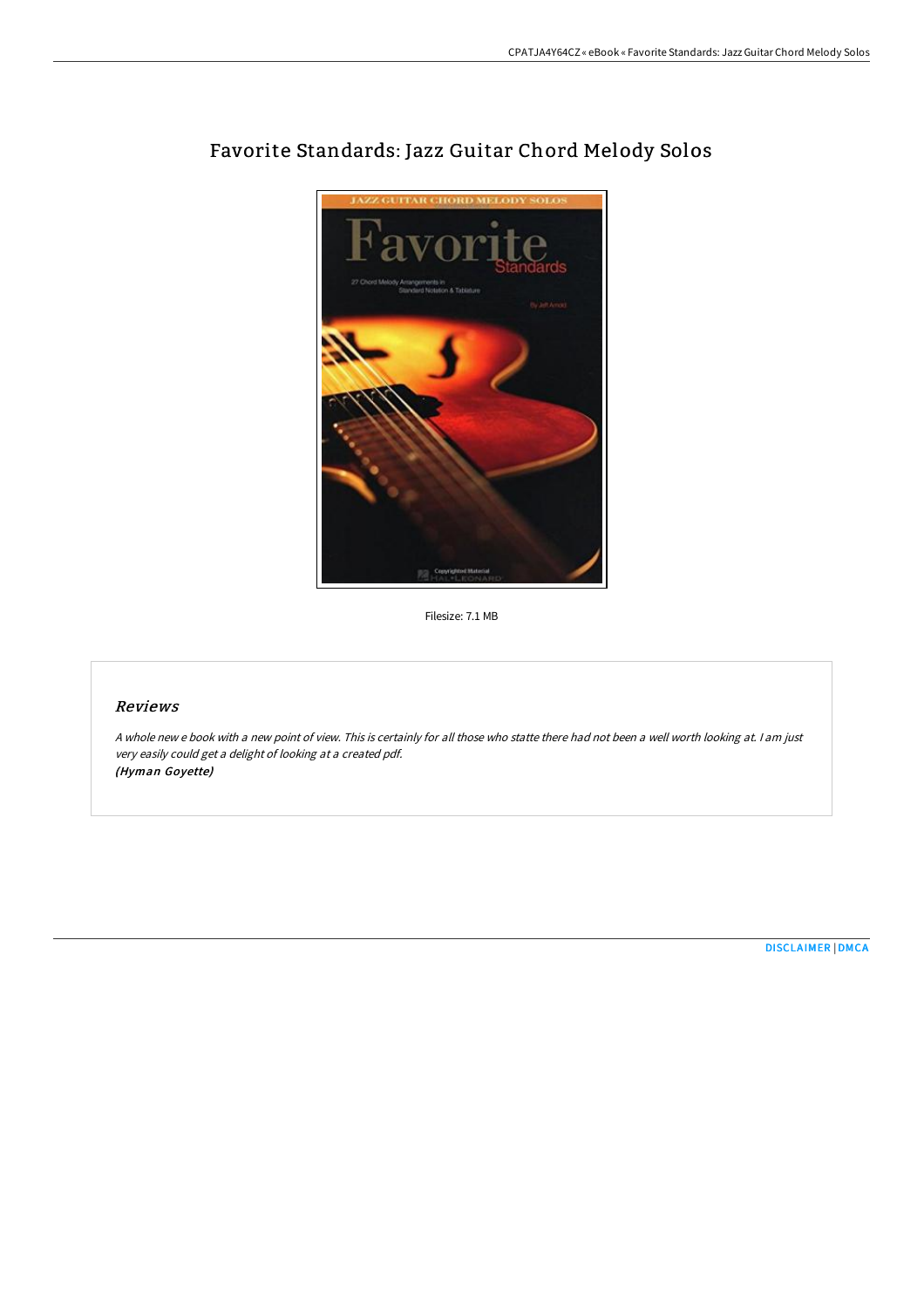## FAVORITE STANDARDS: JAZZ GUITAR CHORD MELODY SOLOS



Hal Leonard Publishing Corporation. Sheet music. Book Condition: new. BRAND NEW, Favorite Standards: Jazz Guitar Chord Melody Solos, Jeff Arnold, 27 chord melody arrangements in standard notation and tab, including: All the Way \* Autumn in New York \* Blue Skies \* Cheek to Cheek \* Don't Get Around Much Anymore \* How Deep Is the Ocean \* I'll Be Seeing You \* Isn't It Romantic? \* It Could Happen to You \* The Lady Is a Tramp \* Moon River \* Speak Low \* Take the "A" Train \* Willow Weep for Me \* Witchcraft \* and more.

 $\blacksquare$ Read Favorite [Standards:](http://techno-pub.tech/favorite-standards-jazz-guitar-chord-melody-solo.html) Jazz Guitar Chord Melody Solos Online  $\blacksquare$ Download PDF Favorite [Standards:](http://techno-pub.tech/favorite-standards-jazz-guitar-chord-melody-solo.html) Jazz Guitar Chord Melody Solos